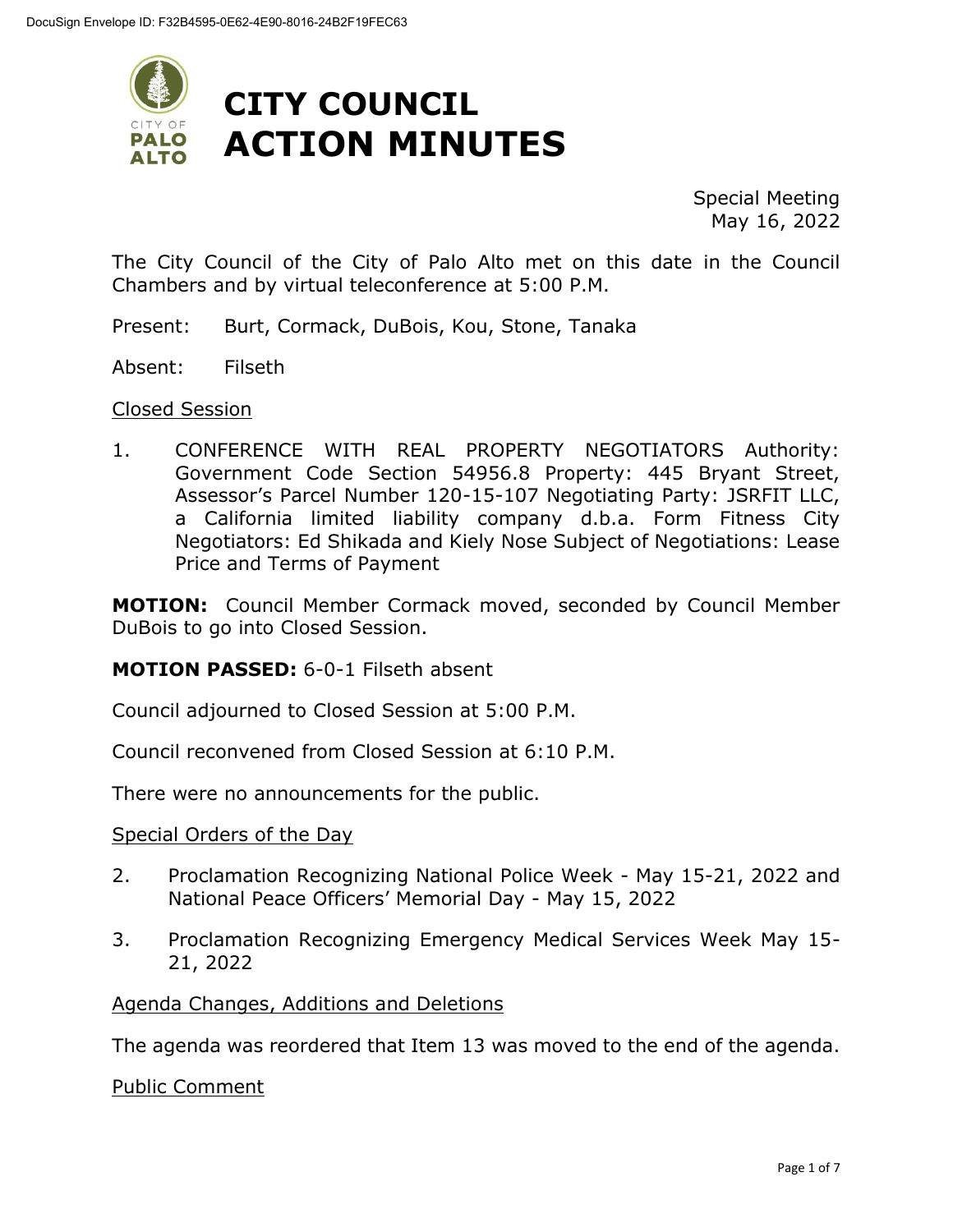#### Consent Calendar

Council Member Cormack, DuBois registered a no vote on Agenda Item Number 5.

Council Member Tanaka registered a no vote on Agenda Item Number 6.

**MOTION:** Council Member Cormack moved, seconded by Mayor Burt to approve the Consent Agenda Item Numbers 4-12.

- 4. Approve Minutes from the May 2, 2022 City Council Meeting
- 5. Adoption of **Resolution 10037** Authorizing Use of Teleconferencing for Council Meetings During Covid-19 State of Emergency
- 6. Approval of Amendment One to Six (6) Enterprise System SAP On-Call Professional Services Contracts with: 1) Avertra Corporation, C20174583A; 2) Peloton Group, LLC., C20174583B; 3) Etech-360, Inc., C20174583C; 4) V3iT Consulting, Inc., C20174583D; 5) IT Resonance, Inc., C20174583E; and 6) Techlink Systems, Inc., C20174583F, to Increase the Level of Services that May be Provided and Increase the Combined not-to-exceed Amount from \$350,000 Annually to \$650,000 Annually in Year 2 and \$1,650,000 Annually in each of Contract Years 3 through 5, for all Six (6) Contracts, Bringing the New Contract not-toexceed Combined Amount Across all Six (6) Contracts to \$5,950,000 Over a Five-Year Period, for provision of Department-Specific SAP **Solutions**
- 7. Approval of Contract Number C22183804 With Jacobs Engineering Group, Inc, (Jacobs) in the Total Amount Not-to-Exceed \$880,569 to Provide Engineering Services for the Joint Intercepting Sewer (JIS Rehab.) Rehabilitation (Phase 1) at the Regional Water Quality Control Plant from the Plant Repair, Retrofit, and Equipment Replacement capital project (WQ-19002) in the Wastewater Treatment Fund
- 8. Approval of Contract No. C22183905 with Prime Government Solutions, Inc. for an Amount Not to Exceed \$136,892 Over a Term of Approximately Five-Years through June 30, 2027 for the Provision of Cloud-based Agenda, Meeting, and Commission Management and Automation Software
- 9. Adoption of **Resolution 10038** for Senate Bill 1, the Road Repair and Accountability Act, for Fiscal Year 2023, Providing the Street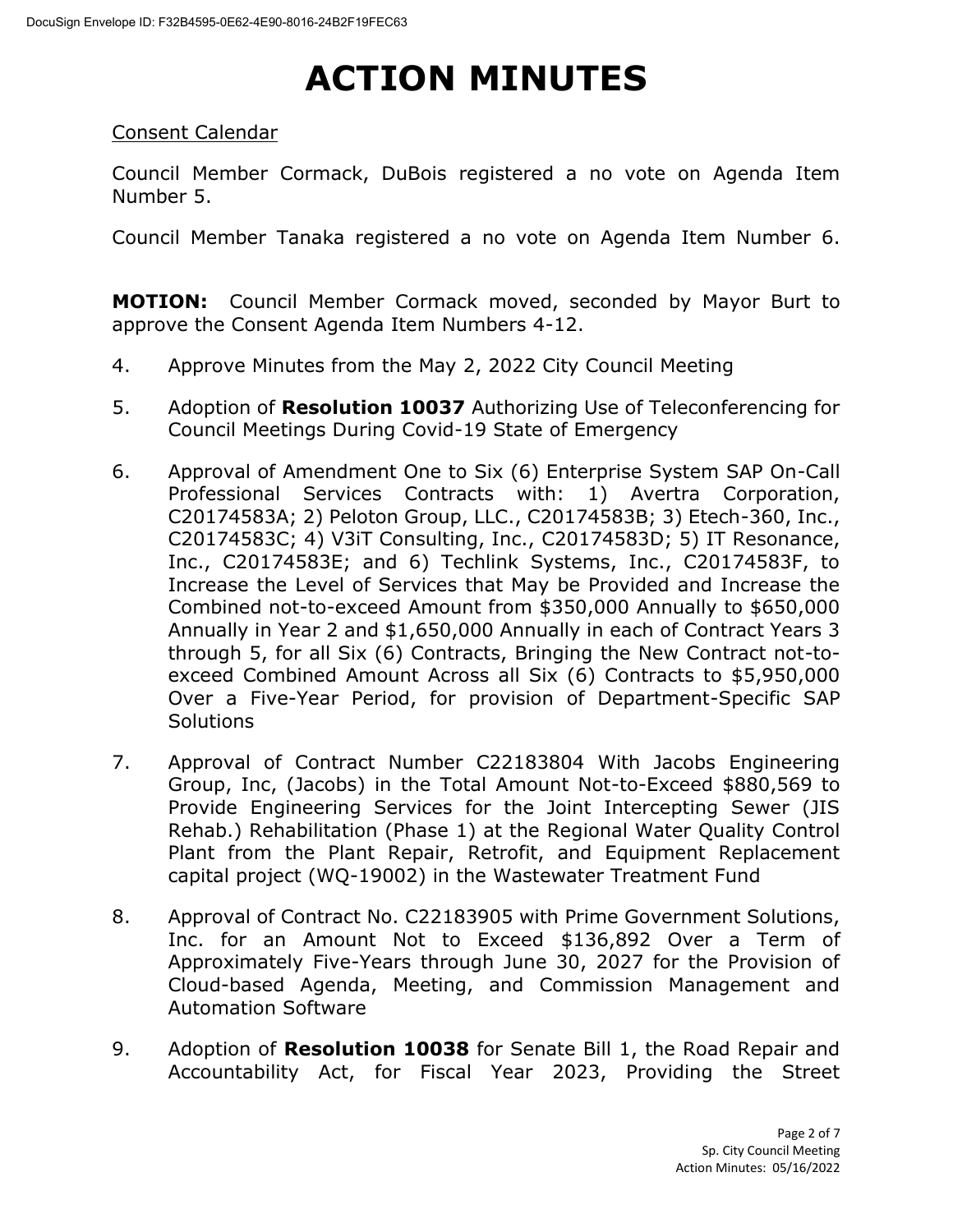Maintenance Project List for Capital Improvement Program Project PE-86070

- 10. Approval of Amendment Number Two to Contract No. C20175911 with Labyrinth Solutions, Inc., to extend the Contract Term through October 21, 2022 at No Added Cost, for Information Technology Professional Services, Cloud Computing Hosting and Support Services, and As-Needed SAP Application Technical / Functional Support Services.
- 11. SECOND READING: Adoption of **Ordinance 5549** Amending Palo Alto Municipal Code (PAMC) Title 18 (Zoning), Chapters 18.04 (Definitions), 18.16 (Neighborhood, Community, and Service Commercial (CN, CC and CS) Districts), 18.18 (Downtown Commercial (CD) Districts) and 18.30 (A) and (C) the Retail and Ground Floor Combining Districts. Environmental Review: Exempt Under California Environmental Quality Act (CEQA) Guidelines Section 15061(b)(3) until December 16, 2022. (FIRST READING: May 2, 2022: PASSED 7-0)
- 12. SECOND READING: Parks and Recreation Commission Recommend Adopting **Ordinance 5550** to Amend the Foothills Nature Preserve Attendance Range to 400-600 Guests (FIRST READING: May 2, 2022: PASSED 7-0)

### **MOTION SPLIT FOR THE PURPOSE OF VOTING**

### **MOTION PASSED Items 4, 7-12**: 6-0-1 Filseth Absent

**MOTION PASSED Items 5:** 4-2-1 Cormack, DuBois No, Filseth Absent

#### **MOTION PASSED Items 6:** 5-1-1 Tanaka No, Filseth Absent

City Manager Comments

#### Action Items

13. Approve a Fiscal Year 2023 Program for Domestic Recycling of Mixed Paper and Mixed Rigid Plastics; Approve a Budget Appropriation in the Refuse Fund Fiscal Year 2023 Operating Budget; Direct Staff to Negotiate a Corresponding Contract Amendment with GreenWaste of Palo Alto for Program Costs in an Amount Not to Exceed \$1.2M

**ACTION:** Item was continued to a future meeting.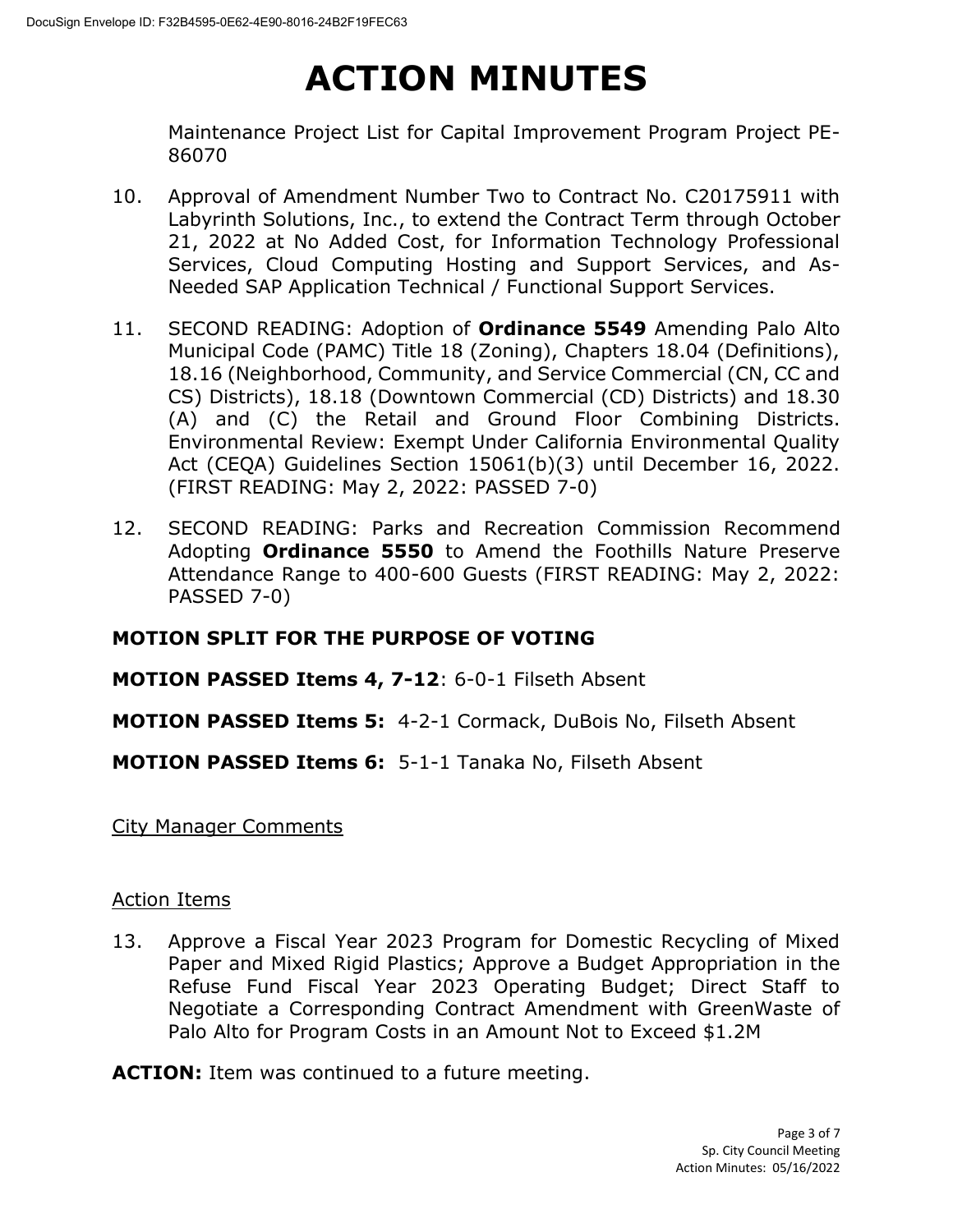14. Adopt resolutions Authorizing the City Manager to Continue to Close California Avenue from El Camino Real to Park Boulevard, and Ramona Street between Hamilton Avenue and University Avenue Until December 31, 2023 and Direct Staff to Implement Specific Access Lanes and Perimeter Rules

**MOTION:** Mayor Burt moved, seconded by Council Member Stone to:

- 1) Adopt resolutions extending the City Manager's authority to temporarily close portions of California Avenue and Ramona Street until December 31, 2023; and
- 2) Authorize Staff to implement the following specific access and perimeter rules:
	- a. Implement a dedicated emergency access lane.
	- b. Require the installation of edge treatments around retail or dining spaces that are no taller than 36 inches from the platform or street, whichever is applicable
	- c. Direct staff to work with businesses to eliminate large tents and re-establish an 8-foot sidewalk width as soon as feasible.
	- d. Implement a slow dedicated two-way bicycle lane on Cal Ave.
	- e. Within the California Avenue closure, City staff may install appropriate enhancements or aesthetic elements that will also provide a visible distinction from the emergency access lane and dining areas.
	- f. Within the California Avenue closure, all changes to the interim closed program shall be coordinated with the Urban Village Farmers' Market to accommodate minimum market footprint requirements
	- g. Within Ramona St. closure have city staff develop design requirements for the long-term closure that support the historic district; and
- 3) Direct staff to develop a plan to support retailers on California Avenue, including a marketing program; and
- 4) Direct staff to develop an interim fee structure for Cal Ave and Ramona.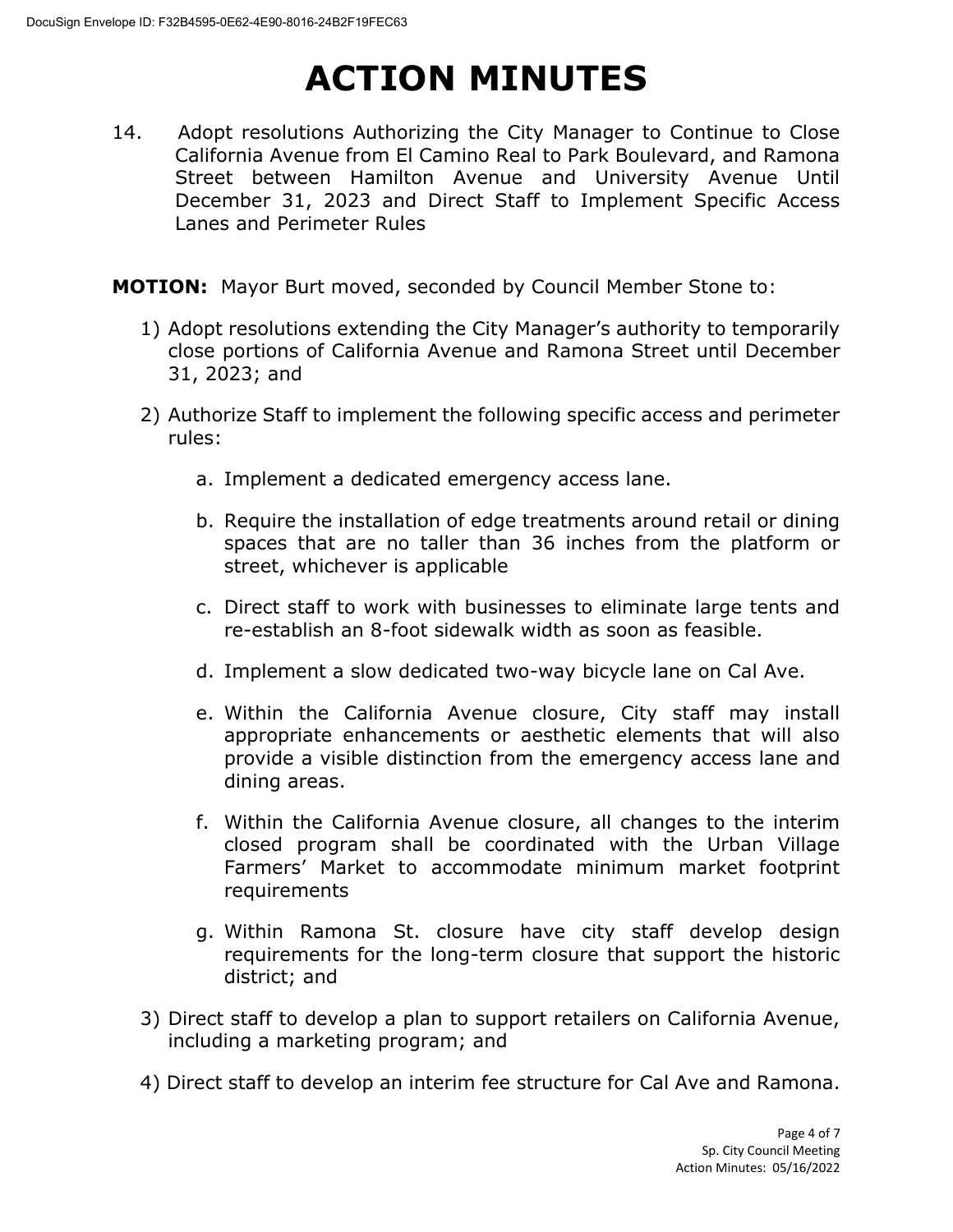#### **MOTION SPLIT FOR THE PURPOSE OF VOTING:**

**MOTION:** Mayor Burt moved, seconded by Council Member Stone to add item 3. Direct Staff to develop a plan to support retailers on California Avenue, including a marketing program.

**MOTION PASSED:** 4-2-1, Cormack, Tanaka No, Filseth Absent

**MOTION:** Mayor Burt moved, seconded by Council Member Stone to include item 2. Authorize Staff to implement the following specific access and perimeter rules:

d. Implement a slow dedicated two-way bicycle lane.

**MOTION FAILED:** 3-3-1, Cormack, DuBois, Kou No, Filseth Absent

**FINAL MOTION:** Mayor Burt moved, seconded by Council Member Stone to

- 1) Adopt **Resolution 10039 and Resolution 10040** extending the City Manager's authority to temporarily close portions of California Avenue and Ramona Street until December 31, 2023; and
- 2) Authorize Staff to implement the following specific access and perimeter rules:
	- a. Implement a dedicated emergency access lane.
	- b. Require the installation of edge treatments around retail or dining spaces that are no taller than 36 inches from the platform or street, whichever is applicable
	- c. Direct staff to work with businesses to eliminate large tents and re-establish an 8-foot sidewalk width as soon as feasible.
	- d. Implement a slow dedicated two-way bicycle lane on Cal Ave.
	- e. Within the California Avenue closure, City staff may install appropriate enhancements or aesthetic elements that will also provide a visible distinction from the emergency access lane and dining areas.
	- f. Within the California Avenue closure, all changes to the interim closed program shall be coordinated with the Urban Village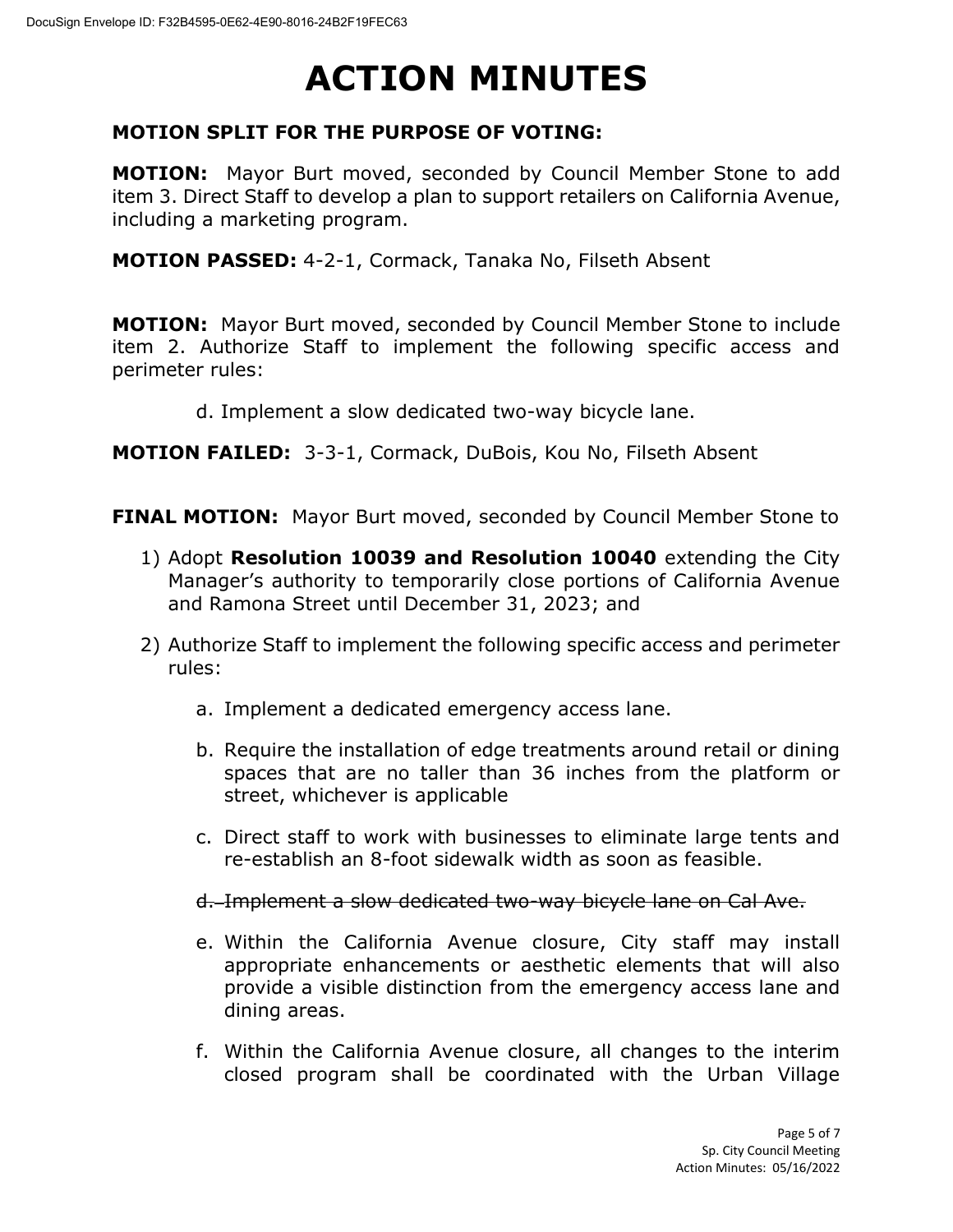Farmers' Market to accommodate minimum market footprint requirements

- g. Within Ramona St. closure have city staff develop design requirements for the long-term closure that support the historic district; and
- 3) Direct staff to develop a plan to support retailers on California Avenue, including a marketing program; and
- 4) Direct staff to develop an interim fee structure for Cal Ave and Ramona.

**MOTION PASSED:** 5-1-1, Tanaka No, Filseth Absent

15. PUBLIC HEARING: Adoption of Two Ordinances Implementing the Objective Standards Project, Including: 1) New Chapter 18.24, Contextual Design Criteria and Objective Design Standards; 2) Modifications to Affordable Housing (AH) Overlay District to Eliminate the Legislative Process; 3) Changes to Remove Inconsistencies and Redundancies, and Streamline Project Review Throughout Title 18.  $(9:15 - 10:45 \text{ PM})$ 

### **ACTION: Item continued to future meeting**

Council Member Questions, Comments and Announcements

Adjournment: The meeting was adjourned at 11:13 P.M. in memory of the families and friends affected by the incident in Buffalo, NY.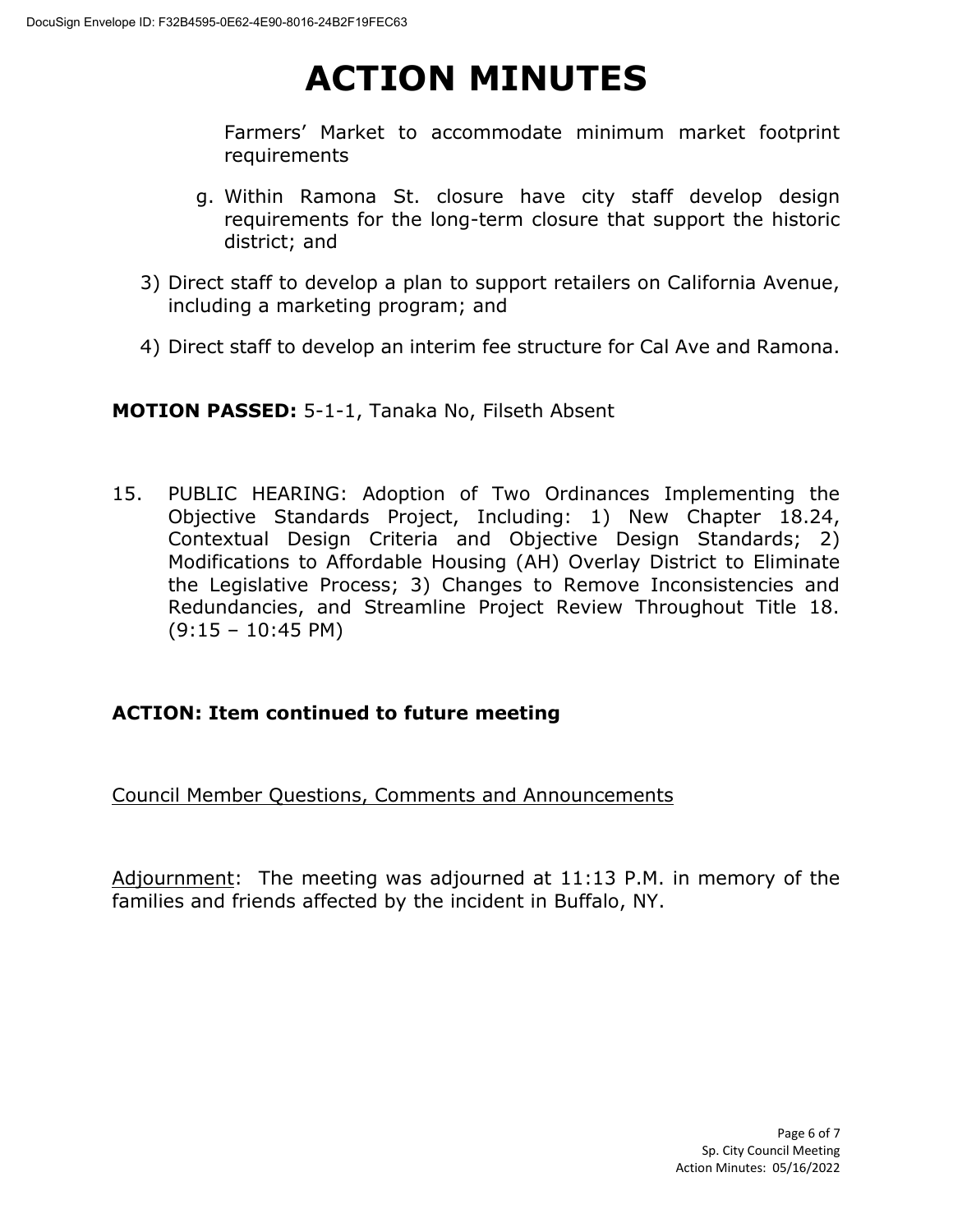| $\text{ATTES}\_\text{Docusigned by:}$ |                 | APPROVED <sub>usis</sub> |
|---------------------------------------|-----------------|--------------------------|
|                                       | Lesley Milton   | Patricl                  |
|                                       | E56491CF3DB34FA | ED9E9C                   |

| AT<br>∙DocuSigned by: |                        | APPROVED<br>— DocuSigned by:                   |  |  |
|-----------------------|------------------------|------------------------------------------------|--|--|
|                       | Lesley Milton          | Burt<br>atnick                                 |  |  |
|                       | <b>I PERMIT THAT A</b> | <b>EDAEAAEDAAEA IEE</b><br>------------------- |  |  |

City Clerk Mayor

NOTE: Action minutes are prepared in accordance with Palo Alto Municipal Code (PAMC) 2.04.160(a) and (b). Summary minutes (sense) are prepared in accordance with PAMC Section 2.04.160(c). Beginning in January 2018, in accordance with [Ordinance No. 5423,](https://www.cityofpaloalto.org/files/assets/public/city-clerk/ordinances/ordinances-1909-to-present/ordinances-by-number/ord-5423.pdf) the City Council found action minutes and the video/audio recordings of Council proceedings to be the official records of both Council and committee proceedings. These recordings are available on the City's website.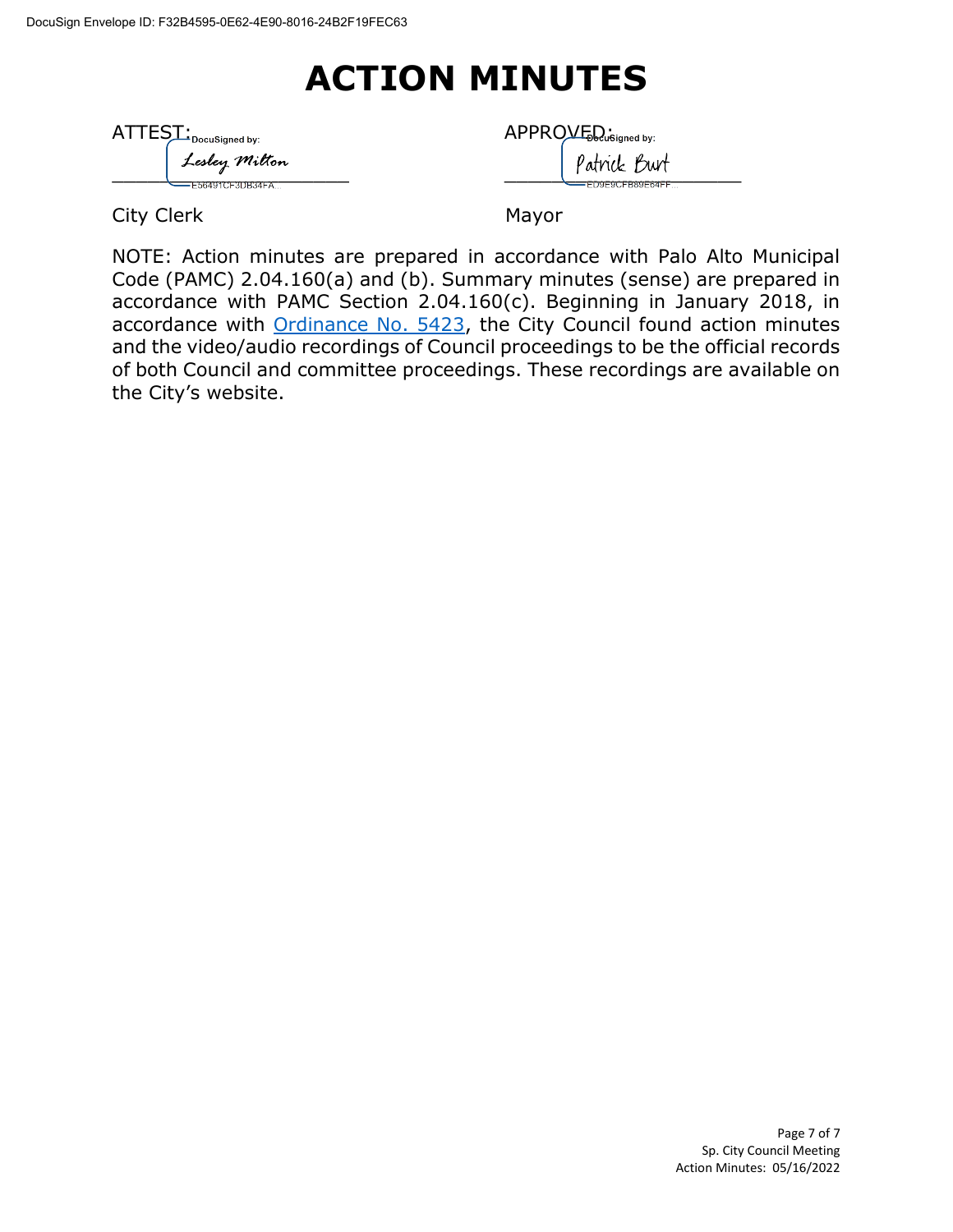### DocuSian

#### **Certificate Of Completion**

Envelope Id: F32B45950E624E90801624B2F19FEC63 Status: Completed Subject: Please DocuSign: 20220516amCCsm.docx Source Envelope: Document Pages: 7 Signatures: 2 Signatures: 2 Envelope Originator: Certificate Pages: 2 Initials: 0 Mahealani Ah Yun AutoNav: Enabled EnvelopeId Stamping: Enabled Time Zone: (UTC-08:00) Pacific Time (US & Canada)

#### **Record Tracking**

Status: Original 6/14/2022 7:43:58 AM Security Appliance Status: Connected Pool: StateLocal

#### **Signer Events Signature Timestamp**

Patrick Burt pat@patburt.org Mr Security Level: Email, Account Authentication (None) Signature Adoption: Pre-selected Style

### Holder: Mahealani Ah Yun Mahealani.AhYun@CityofPaloAlto.org Storage Appliance Status: Connected **Pool: City of Palo Alto** Location: DocuSign Location: DocuSign

.<br>DocuSigned by: Patrick Burt ED9E9CFB89E64FF...

Signed by link sent to pat@patburt.org Using IP Address: 73.241.156.108

250 Hamilton Ave Palo Alto , CA 94301 Mahealani.AhYun@CityofPaloAlto.org IP Address: 199.33.32.254

Location: DocuSign

Sent: 6/14/2022 7:51:38 AM Viewed: 6/21/2022 11:16:24 AM Signed: 6/21/2022 11:17:07 AM

**Electronic Record and Signature Disclosure:**  Not Offered via DocuSign

Lesley Milton Lesley.Milton@CityofPaloAlto.org City Clerk Security Level: Email, Account Authentication Signature Adoption: Pre-selected Style (None)

**DocuSianed by:** Lesley Milton E56491CF3DB34FA...

Signed by link sent to Lesley.Milton@CityofPaloAlto.org Using IP Address: 199.33.32.254

Sent: 6/21/2022 11:17:09 AM Viewed: 6/21/2022 11:36:37 AM Signed: 6/21/2022 11:36:42 AM

#### **Electronic Record and Signature Disclosure:**  Not Offered via DocuSign

| In Person Signer Events             | <b>Signature</b> | Timestamp |
|-------------------------------------|------------------|-----------|
| <b>Editor Delivery Events</b>       | <b>Status</b>    | Timestamp |
| <b>Agent Delivery Events</b>        | <b>Status</b>    | Timestamp |
| <b>Intermediary Delivery Events</b> | <b>Status</b>    | Timestamp |
| <b>Certified Delivery Events</b>    | <b>Status</b>    | Timestamp |
| <b>Carbon Copy Events</b>           | <b>Status</b>    | Timestamp |
| <b>Witness Events</b>               | <b>Signature</b> | Timestamp |
| <b>Notary Events</b>                | <b>Signature</b> | Timestamp |